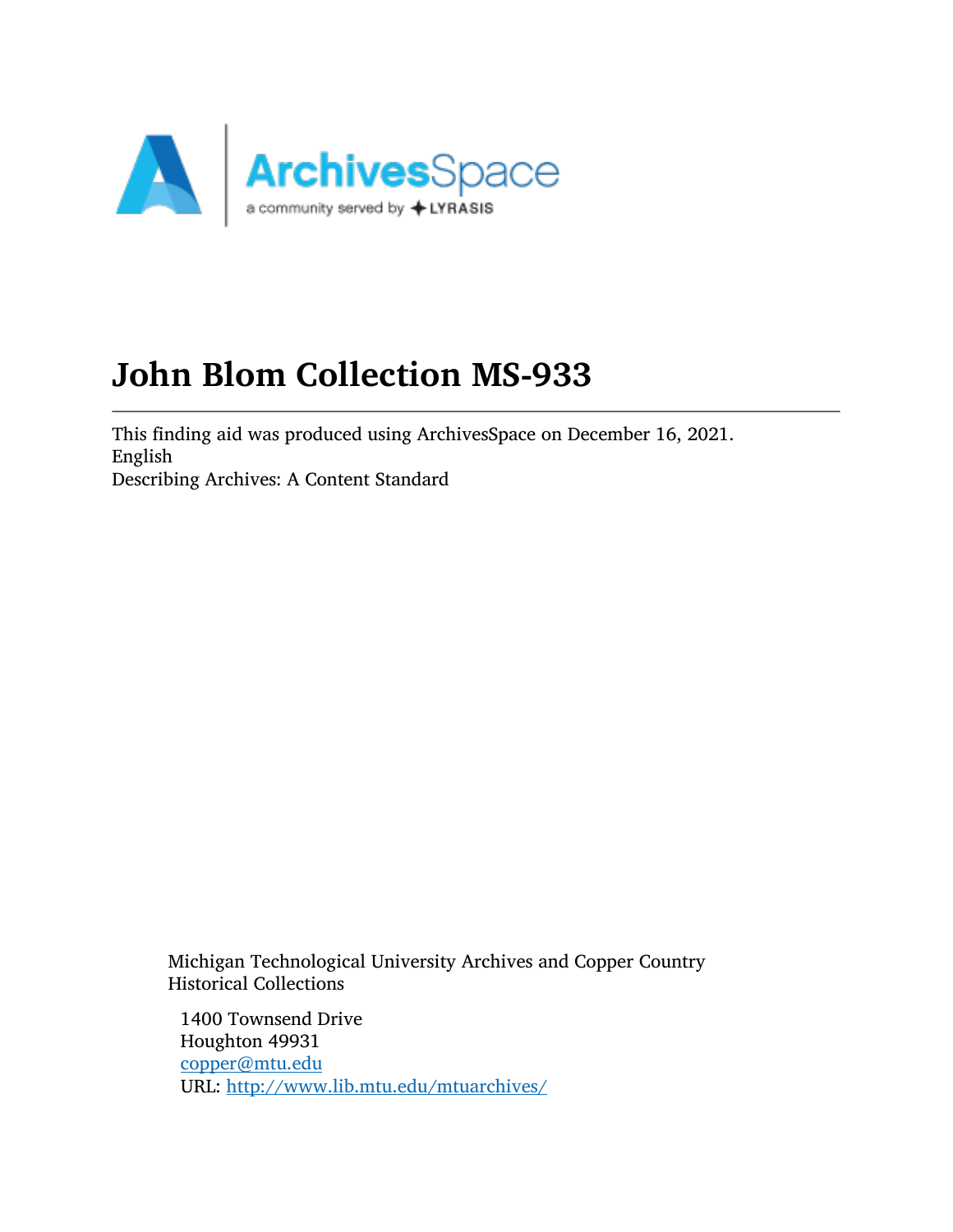## <span id="page-1-0"></span>**Table of Contents**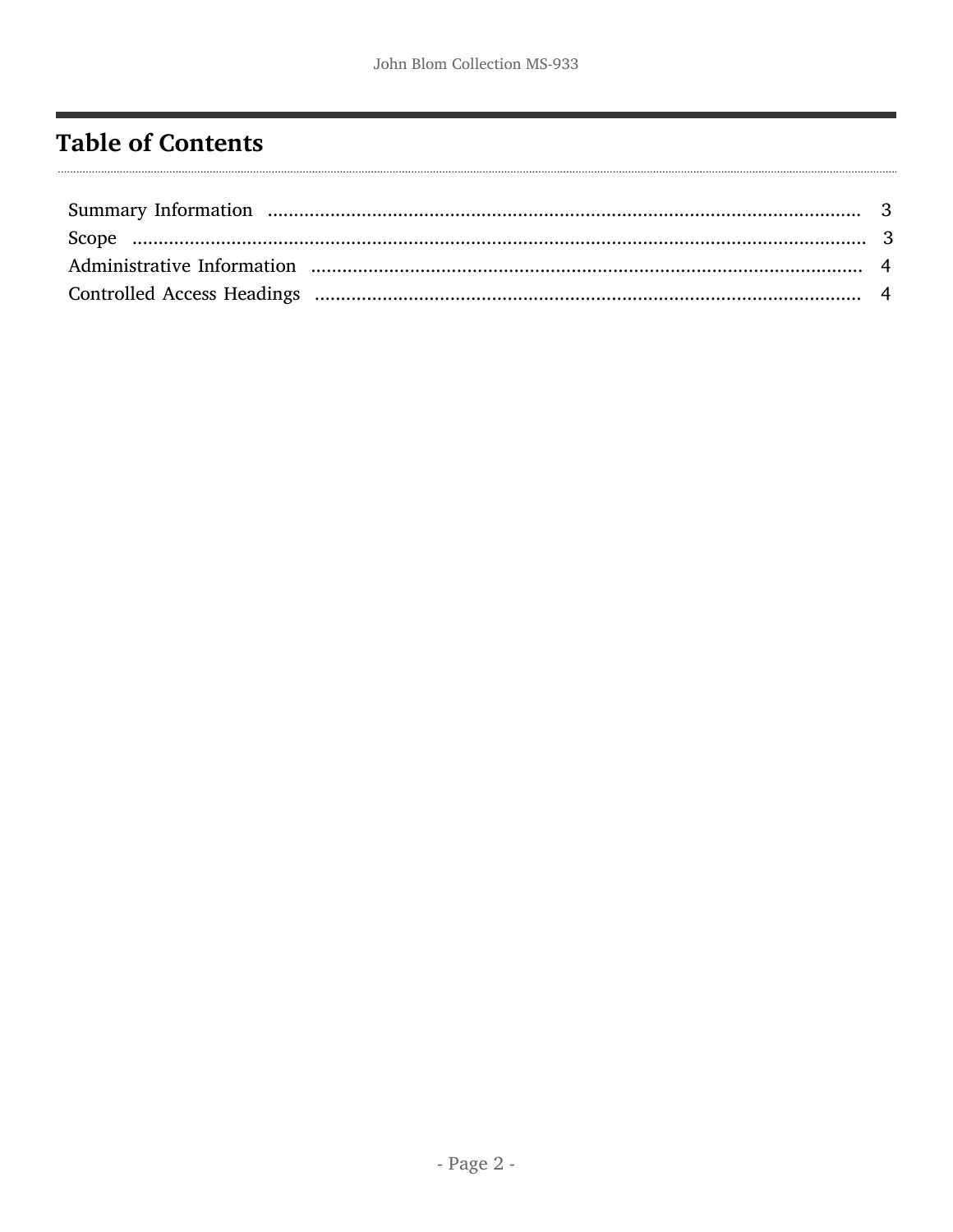### <span id="page-2-0"></span>Summary Information

| <b>Repository:</b>                             | Michigan Technological University Archives and Copper<br><b>Country Historical Collections</b> |
|------------------------------------------------|------------------------------------------------------------------------------------------------|
| Title:                                         | John Blom collection                                                                           |
| ID:                                            | MS-933                                                                                         |
| Date [inclusive]:                              | 2013-2020                                                                                      |
| <b>Physical</b><br>Description:                | 0.01 cubic feet 1 folder                                                                       |
| Language of the<br><b>Material:</b>            | English                                                                                        |
| <b>Mixed Materials</b><br>$[sc_{\theta} box]:$ | 5                                                                                              |
| [folder]:                                      | 42                                                                                             |
| Abstract:                                      | Collection, 2013-2020, of local histories and indexes created by<br>John Blom.                 |

#### Preferred Citation

MS-933, John Blom Collection, Michigan Technological University Archives and Copper Country Historical Collections, Houghton, Michigan.

#### ^ [Return to Table of Contents](#page-1-0)

### <span id="page-2-1"></span>Scope

Collection, 2013-2020, of local histories and indexes created by John Blom. Included in the collection are short histories and indexes for the Old Hancock Protestant Cemetery and St. Joseph Cemetery (Old Hancock Catholic Cemetery), which include the names, death dates, and ages of the individuals buried in those cemeteries. Also included are two copies of Blom's indexes for mine fatalities from 1860-1899 in Houghton and Keweenaw Counties. Each copy includes photographs of miners, a forward discussing Blom's research, and the main index. The fatalities index includes the first and last name of the individual killed, date of accident, their age, job, country of origin, cause of accident, and accident. location.